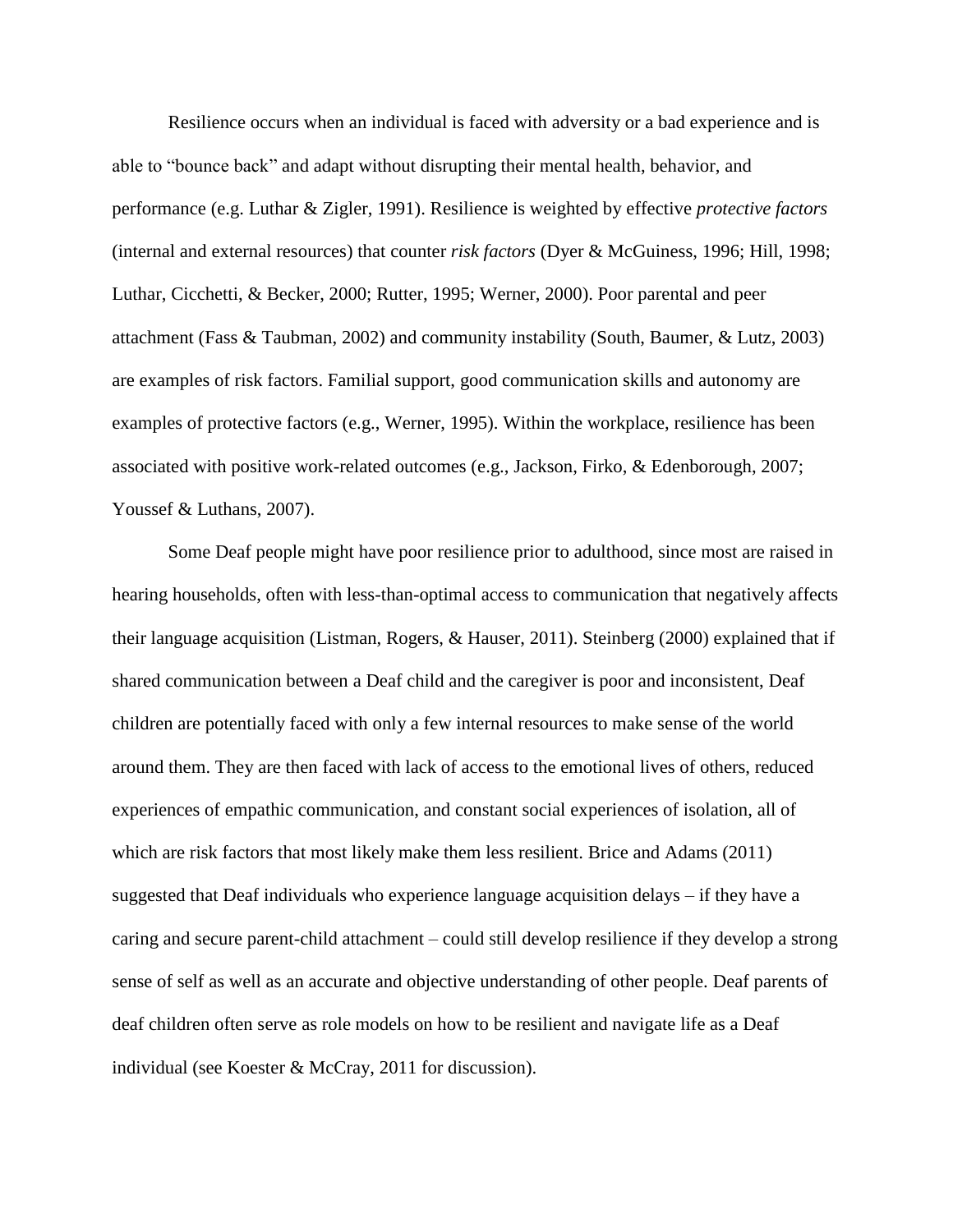Anitia, Reed, and Shaw (2011) pointed out that the communication access challenges experienced by developing Deaf individuals are not limited to the home. For example, in mainstream education, many Deaf children experience social isolation and lack of opportunities to develop social competencies necessary for future success. They have fewer opportunities to work collaboratively or to become familiar with hearing peers in "inclusive" educational environments because of communication access issues and less access to extracurricular activities. Keating and Mirus (2000), in a study on Deaf children in the mainstream environment, found that Deaf-hearing interactions were far more limited than interactions between the same hearing children and their peers, or between the same Deaf students and their Deaf peers. They noted that differences were found in the frequency of occurrences as well as duration, organization, and nature of participant roles. It is possible these risks at home and in the mainstream setting altogether might have an impact on Deaf individuals' adulthood experience and their careers. The purpose of this study was to identify the work-related resilience risk and protective factors that may influence Deaf individuals' career success.

This study used the phenomenological approach because it involved describing what participants had in common in their lived experiences, including what they experienced and how they experienced it (e.g., Creswell, 1998). This approach allowed the researchers to describe the Deaf participants' experiences on work-related resilience risk and protective factors. This study focused on Deaf professionals' perceptions because they had work-related resilience that played a significant role in helping them successfully obtain and maintain their current careers. These Deaf professionals worked with Deaf individuals and were able to comment on their own journeys as well as their observations of other people's journeys. In the phenomenological approach, the researcher is not a detached or impartial observer—since, as [who?] claims it is not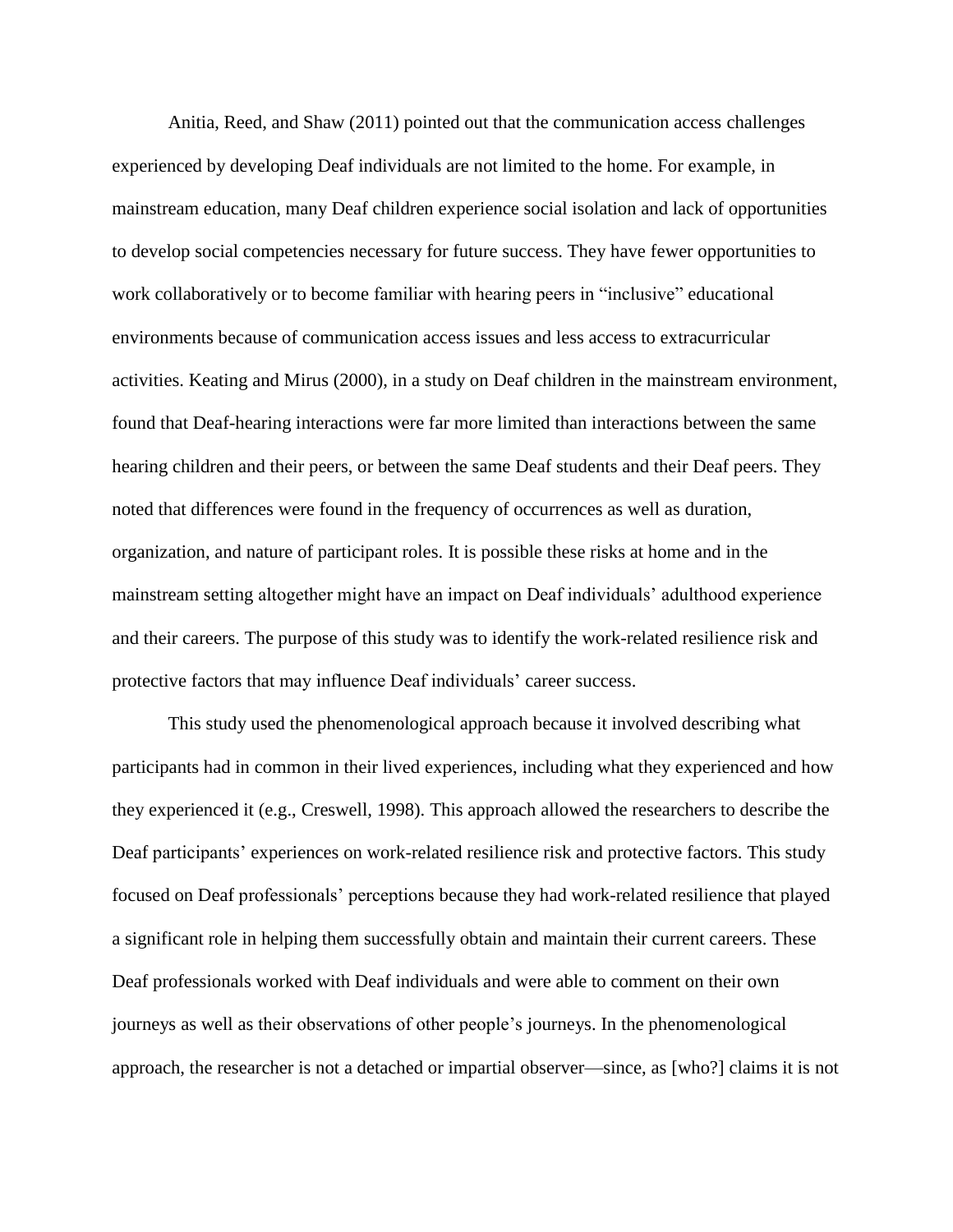possible to begin without presumptions or biases; instead, the researcher is another interested subjective participant in the process. This requires the research team to make clear the experiences they each bring into the study as well as the interpretations and meanings that have been placed on findings (e.g., Plummer, 1983; Stanley & Wise, 1993).

#### **Method**

# **Participants**

Purposive sampling was used to ensure that the participants were from different workplaces and various educational, familial, and racial backgrounds. The team contacted Deaf professionals who worked in the metropolitan Rochester, New York, area and participants were selected on a first-come-first serve basis as long as the sample was representative of different backgrounds. The researchers knew the Deaf professionals selected for this study, and were familiar with the participants' vocation and educational background. A criterion sample of 10 Deaf  $(n = 10)$  professionals participated in this study. All of the participants self-identified as "deaf" or "hard of hearing." There were six females and four males; two were African American and one was Hispanic. The ages of the participants ranged from 31 to 58 (Mean<sub>age</sub> = 45.5; SD<sub>age</sub>  $= 9.5$ ). Three participants had master's degrees, two had doctoral degrees, and two had medical degrees. Three of the participants attended a school for the Deaf, six attended a mainstream program, and one was home schooled. Of those who attended mainstreamed programs, all had fewer than five other Deaf children attending their program at the same time. Three of the participants had Deaf parents. Eight participants communicated primarily in American Sign Language (ASL) and two used both ASL and spoken English. One of the Deaf participants used a cochlear implant. To ensure confidentiality of the identities of the participants, they were given pseudonyms.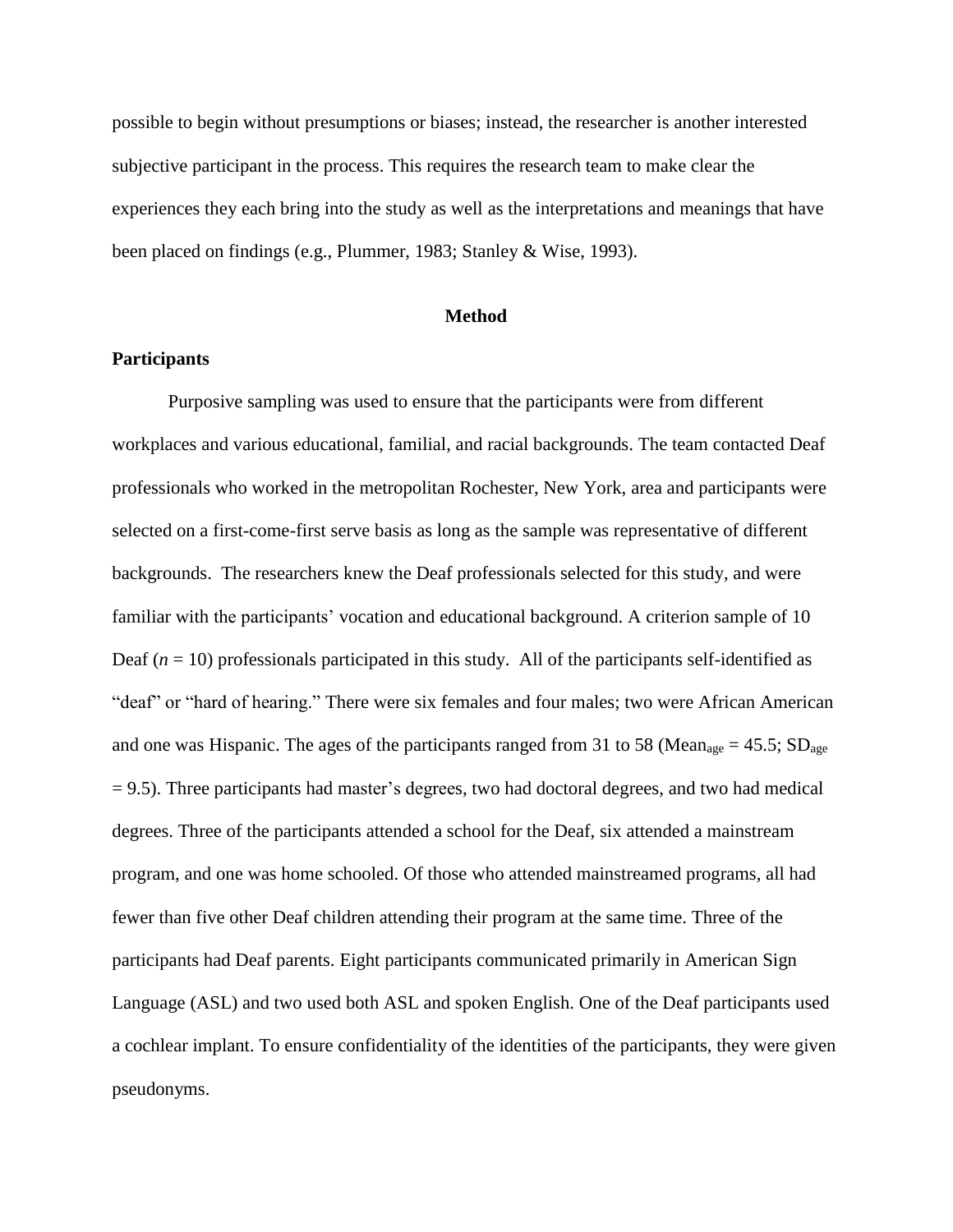## **Procedures**

The research team developed a list of Deaf professionals from different educational, familial, and racial backgrounds who had frequent contact with the Deaf community. Potential participants were contacted by email, and those who responded first and met the criterion were included in the study. Semi-structured interview questions were formulated focusing on the definition of resilience and possible risk and protective factors (see Appendix A for interview questions). The Institutional Review Board approved all procedures. Two of the researchers who are Deaf served as interviewers, and each interviewed five professionals individually. After all of the interviews were completed, two hearing certified interpreters from outside of the research team were hired and paid to transcribe the interviews from ASL to printed English. The Deaf third researcher served as an "outside" party by reviewing all of the transcriptions and compared them with the video interviews to check for accuracies and make sure the transcriptions reflected the interviews correctly. Minor errors were corrected by the third outside party. If some items were unclear, participants were contacted for clarification and verification. Interviews were conducted in ASL and videotaped using a split screen. All participants provided consent and were paid \$50 for their participation. This research was made possible and funded by the National Technical Institute for the Deaf at Rochester Institute of Technology (NTID/RIT)'s Innovative Fund Project.

#### **Findings**

# **Risk Factors: Inequalities**

There were several positive and negative findings from the interviews. An analysis of each follows.

**Audism and linguicism.** The most predominant theme throughout the Deaf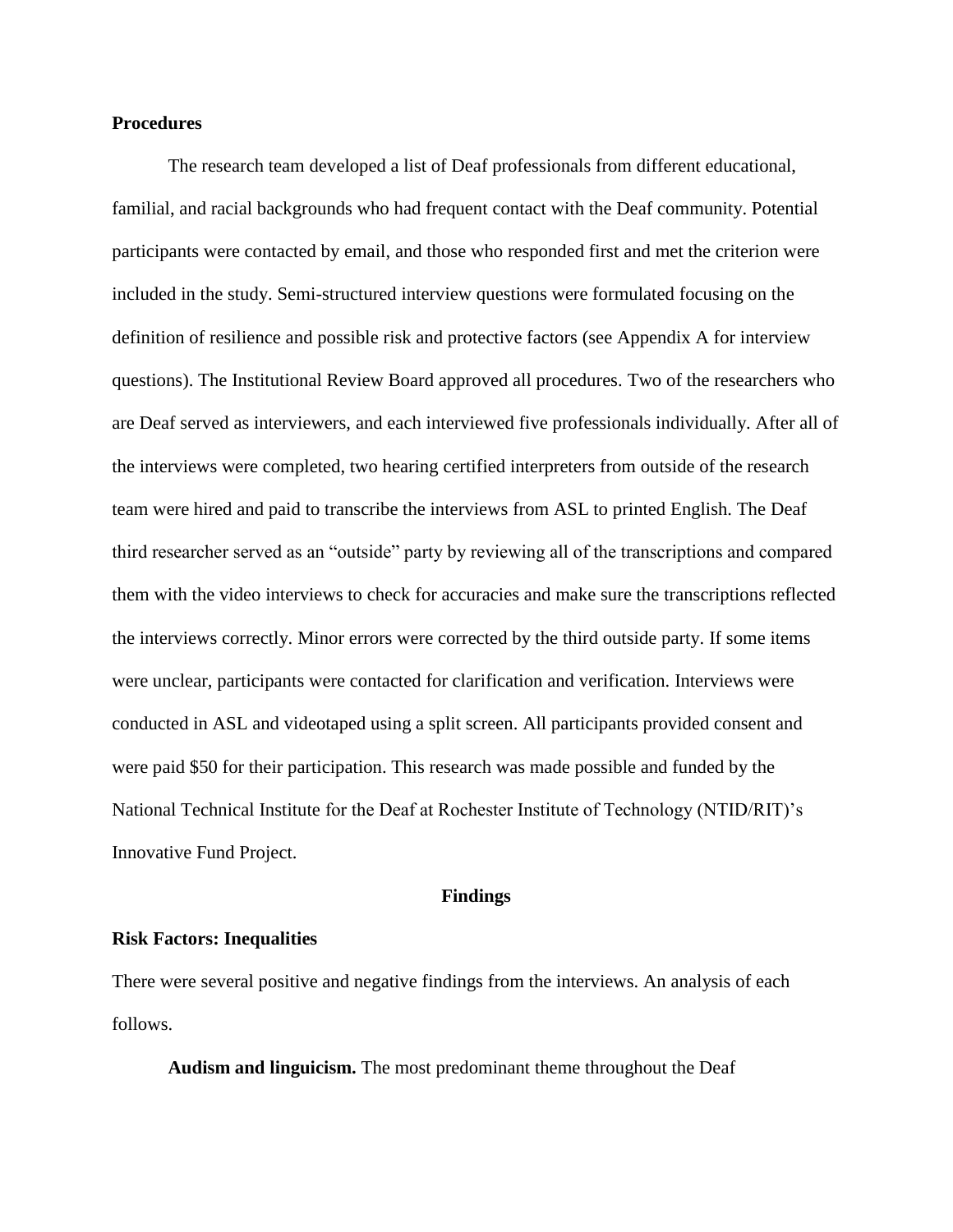professionals' stories was incidents of oppression and discrimination, namely *audism* and *linguicism*. Audism is the perception that one is treated differently because of hearing status, and linguicism is the perception that one is treated differently because of language use. Sarah, a mental health counselor, responded to the question about what challenges Deaf individuals face: "Most of [Deaf individuals] are oppressed. I have experienced that too. You have a hearing majority." Priscilla, a college professor, described the challenges Deaf employees face at work: "Communication barriers, the attitudinal barriers of society that Deaf people have to face…this is a hearing world, we have to survive in a hearing world." Alexandra, a clinical psychologist, described her experience with communication challenges: "I know that everyone has hard knocks but the one thing that hearing people don't have to constantly fight is a communication barrier. They don't have to always worry about getting access services and a lot of other things. I think that increases the [frustration] level for us."

Nia, an administrator at a predominantly Deaf college, gave an example of explicit linguicism: "My office area, I think, is the worst. Many [hearing] people [who can sign] don't always sign, it makes me feel like I'm not there, makes me feel invisible and discouraged." Being left out of the daily workplace conversations is a common experience among Deaf professionals, as Sarah explained: "Information isn't shared. We don't know what they're doing or we don't know what's going on lots of times…[my Deaf co-workers and I] couldn't communicate with [our hearing co-workers], they couldn't communicate. They never chatted, they were never friendly." Restricted access to workplace communication was a common theme but was considered oppression and discrimination when access was possible but not provided.

Many Deaf professionals work with sign language interpreters when communicating with hearing supervisors, patients, students, or families. Interpreting policies and resources have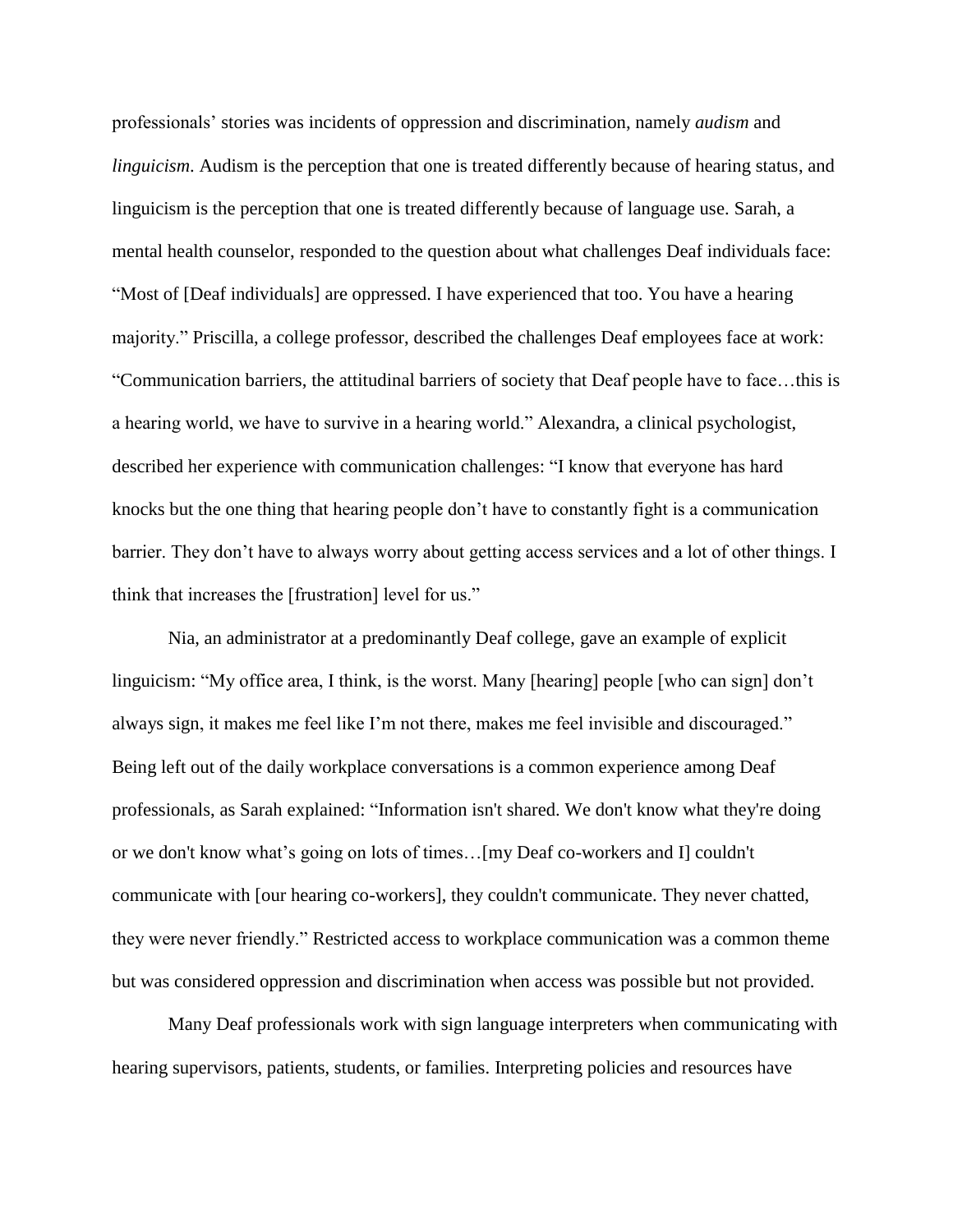caused some inequalities. Sarah explained that the only time she really learned about what was going around the office was during a monthly meeting the Deaf employees had with their supervisor. "[Our] supervisor would meet with us, and bring an interpreter, but if the interpreter didn't show up, we had to cancel the meeting. Everything would have to be delayed to the next month, so we were stuck a lot of times." Many of the Deaf professionals' stories had similar themes of feeling like an outsider or a second-class citizen among their peers and desiring to know what their colleagues talked about and thought.

Grant, a medical doctor, had access to interpreting services more frequently at work but continued to experience a challenge. "They do have an interpreter that works at the clinic [where I work], if there is a big meeting you can call them. The interpreter has diverse work roles; [the interpreter] is not just there for me. They work with other doctors as well because there are many Deaf patients." By sharing the clinic's interpreter with others, Grant was not always able to have access when he needed it. Liam, another medical doctor, described how in addition to paying attention to what was being said, he always had to monitor his interpreter's translations closely. The Deaf professionals did not always have highly-qualified interpreters, and often engaged in guesswork to align the interpretations with what they knew about the workplace. Liam described this as exhausting and noticed that the hearing participants were not as exhausted as he was because they did not have to deal with the extra task of deciphering the interpretations.

Sarah explained another example of inequality:

"I was rushing. I had a meeting with a patient and I rushed into a meeting and they said 'I'm sorry the interpreter left.' I was shocked; it was like 10 or 15 minutes. I didn't contact the interpreter, I didn't know who [was interpreting for me at that time], so I was stuck. Hearing people can be late, 10 or 20 minutes and it's OK. I have to remember that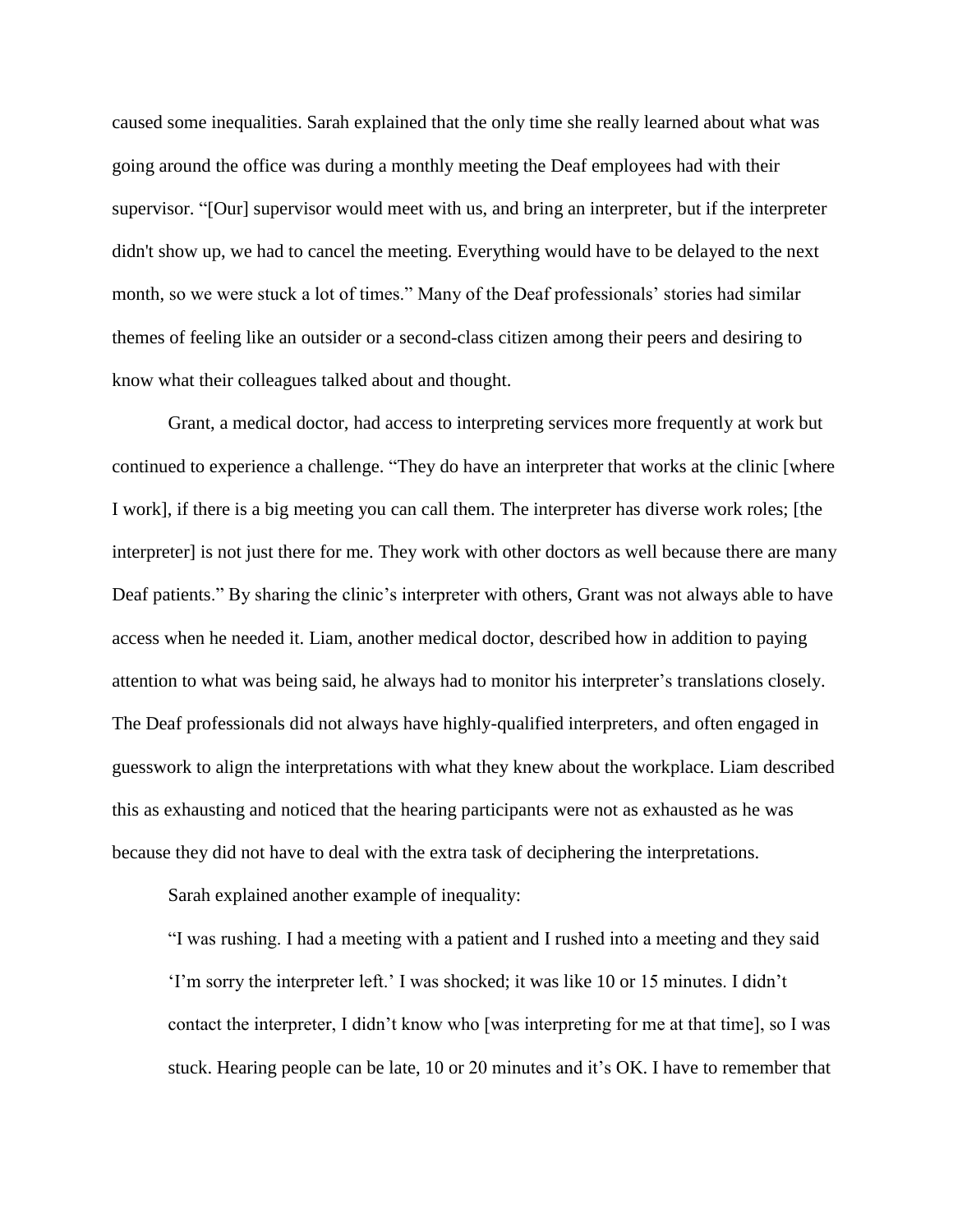I lose all the information. It's upsetting, and frustrating. I thought, "Okay," and went back to my office and did paperwork, but still it's not fair and it's not equal [opportunity]."

**Networking challenges.** Sarah stated, "There was a lot we had to give up. You go and work, you have to work but you give up a lot of the socialization." Her experience was not unique; many of the Deaf professionals shared stories of isolation and networking barriers. Zack commented,

"Many of us are not moving into those higher positions. We've flatlined, and I think that has to do with a lack of access to networking. Lack of networking hurts us a lot. It's irritating, very irritating because that's not fair."

The participants recognized the importance of networking. Liam said, "If you want to climb the ladder, you have to do it socially. Social connections are a big part of that…if I want to climb the ladder, I have to network and socialize." Grant described the risk of not networking, saying, "If there is no sharing of ideas or work, maybe another person will take that idea and share it with the boss because they already have a relationship so the Deaf person might be cast to the side." Liam pointed out that compared to hearing individuals interacting with each other, it is a challenge to network with hearing non-signers given the communication challenges. He cited conversations with administrators in the bathroom or at golf courses when an interpreter is not present, and that this was a privilege that hearing co-workers had that helped them climb the career ladder.

Liam added that even when an interpreter is present, it is still challenging to network with hearing non-signers. "I think socializing with hearing people and networking... has been difficult for me. It's tiring." He described the effort it takes to navigate a social situation with an interpreter, such as a social event at a conference as an example: "I can't constantly hold onto my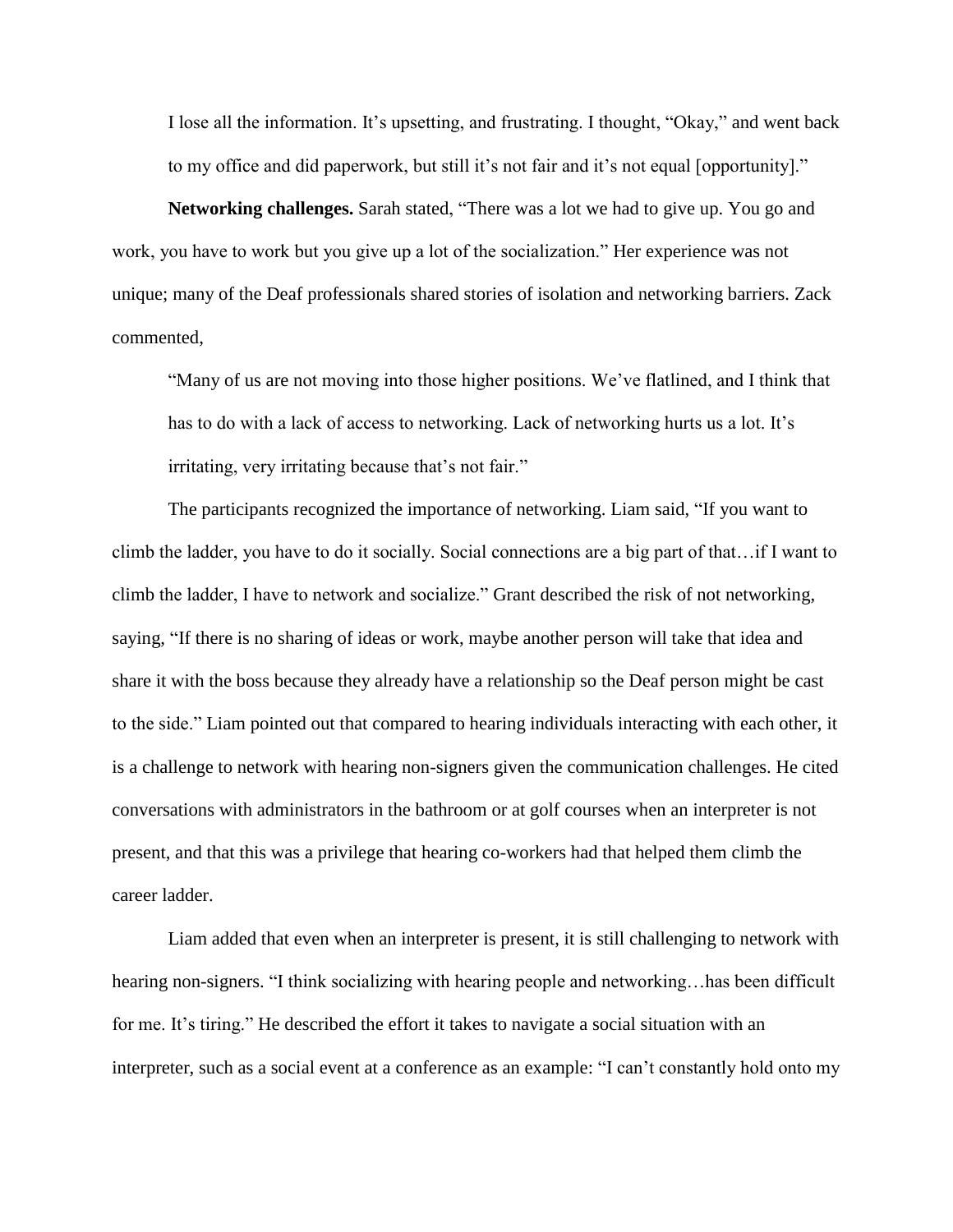energy, to make sure I have enough for social situations in the evening [at conferences]. I have to spend my energy. Things like that can be very frustrating and exhausting."

Similarly, Nia mentioned that it was a challenge to network with hearing signers because at work they often do not sign when they talk with each other. She feels excluded and needs to work harder to develop strategies to navigate the workplace.

**Working harder than hearing peers.** Most Deaf professionals share common views that they have to work harder compared to their hearing counterparts. Grant shared his experience related to the attitudes in the medical profession towards Deaf doctors, researchers and scientists: "The science and medical community looks down on Deaf people, so you've got to fight harder to be seen as an equal." Maribel describes her experience working in a college that provides services to Deaf students but has many hearing employees:

"I work harder...I've got to prove myself, prove my skills a little more. I can say the same thing as [my hearing co-workers but they listen to them more than me]…people tend to stereotype that when they meet a Deaf person; they assume we're all the same. You have to work harder to show them that you're an individual."

Robert, a college admissions counselor, echoed Maribel, saying:

"You have to understand it takes hard work to succeed. Sometimes I have to work twice as hard to get there and I think I did. I think I worked twice as hard to succeed and that doesn't bother me. I wanted the success, and I've become successful and I know it takes me twice the work to get there."

Liam gave an example how he had to work harder:

"Sometimes you have to work harder. For example, most hearing physicians can give their reports on patients through a tape recorder with their voice, they do one patient then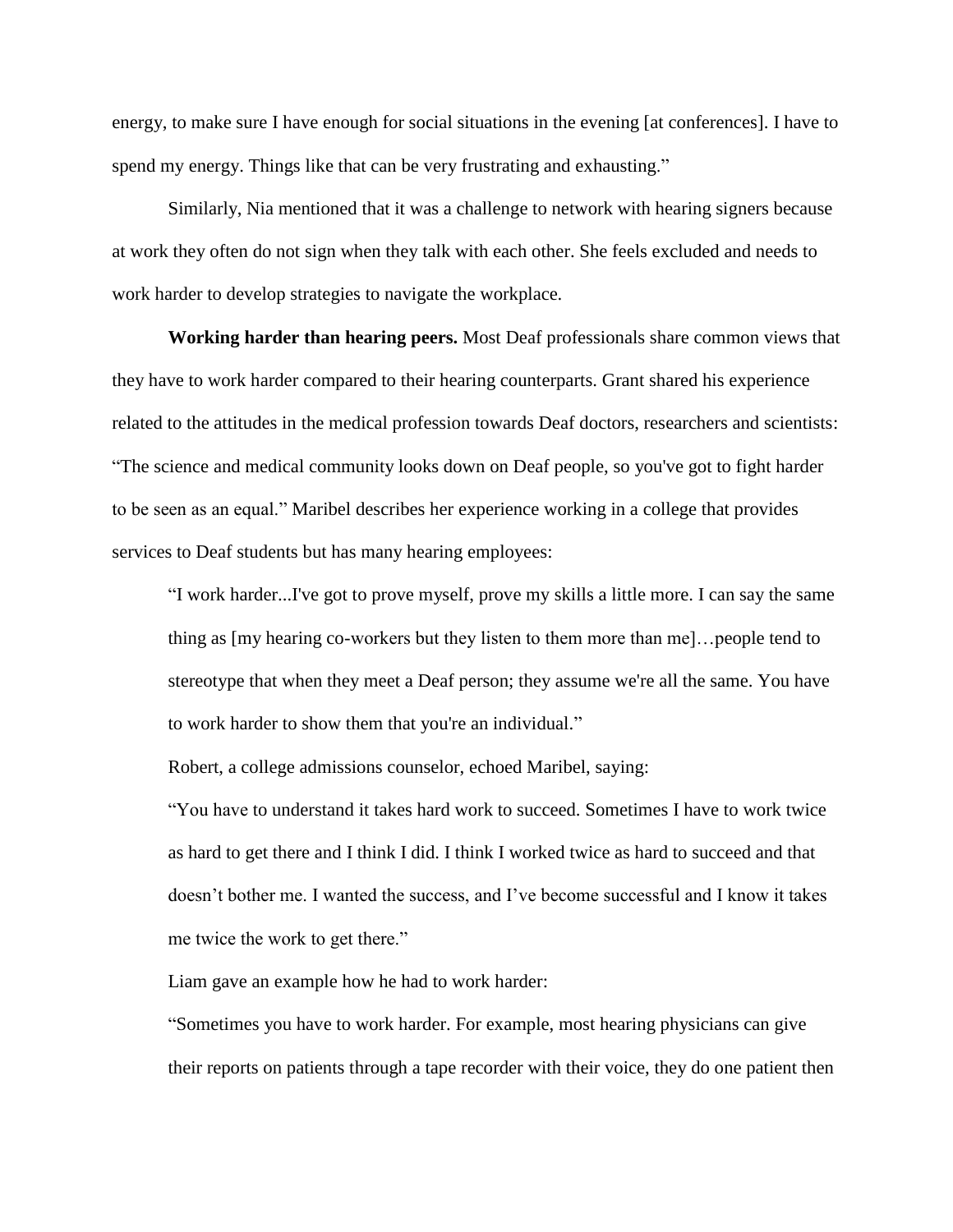the next and so on. That's how they do their paperwork, and then they have their administrative assistant or secretary type it up. They don't have to do it themselves, then the staff assistant gives the transcription back to them and the physician signs off on it. That makes things pretty simple and easy. I can't do that because I have to do them myself by hand. It's four or five hours a night of extra work for me to do." Alexandra, who is African American, said:

"I have been conditioned to think that being white means I have to work harder because I am black and also because I am Deaf. I didn't always have what I needed and the perception is that white and hearing people always have what they need … it is just that we have to go through the Black and Deaf issues." She reflected on her doctoral training and said, "[My hearing classmates] got jobs after graduation. Deaf students don't get these jobs. Companies hire the hearing signers because it is an advantage for them, [the hearing signers] can work with both Deaf and hearing with no need for accommodations. They think that hiring Deaf individuals will be expensive and time- consuming. They don't realize that most times, they only have to change a few little things to accommodate us. That takes opportunities away from the Deaf [professionals]. And, we see that and we get it very quickly that we have to work harder, publish more often, do everything possible to be ahead of them so we can get the same jobs."

**Promotion limitations.** Grant reflected on his conversations with Deaf patients and his friends in the Deaf community. "Promotions are a huge problem. Many Deaf people are stuck at the same level for a long time while hearing people tend to move up and receive promotions. And that can impact income." Zack, a mental health counselor, shared his interactions with other Deaf professionals who aimed to move up the career ladder but were denied promotions: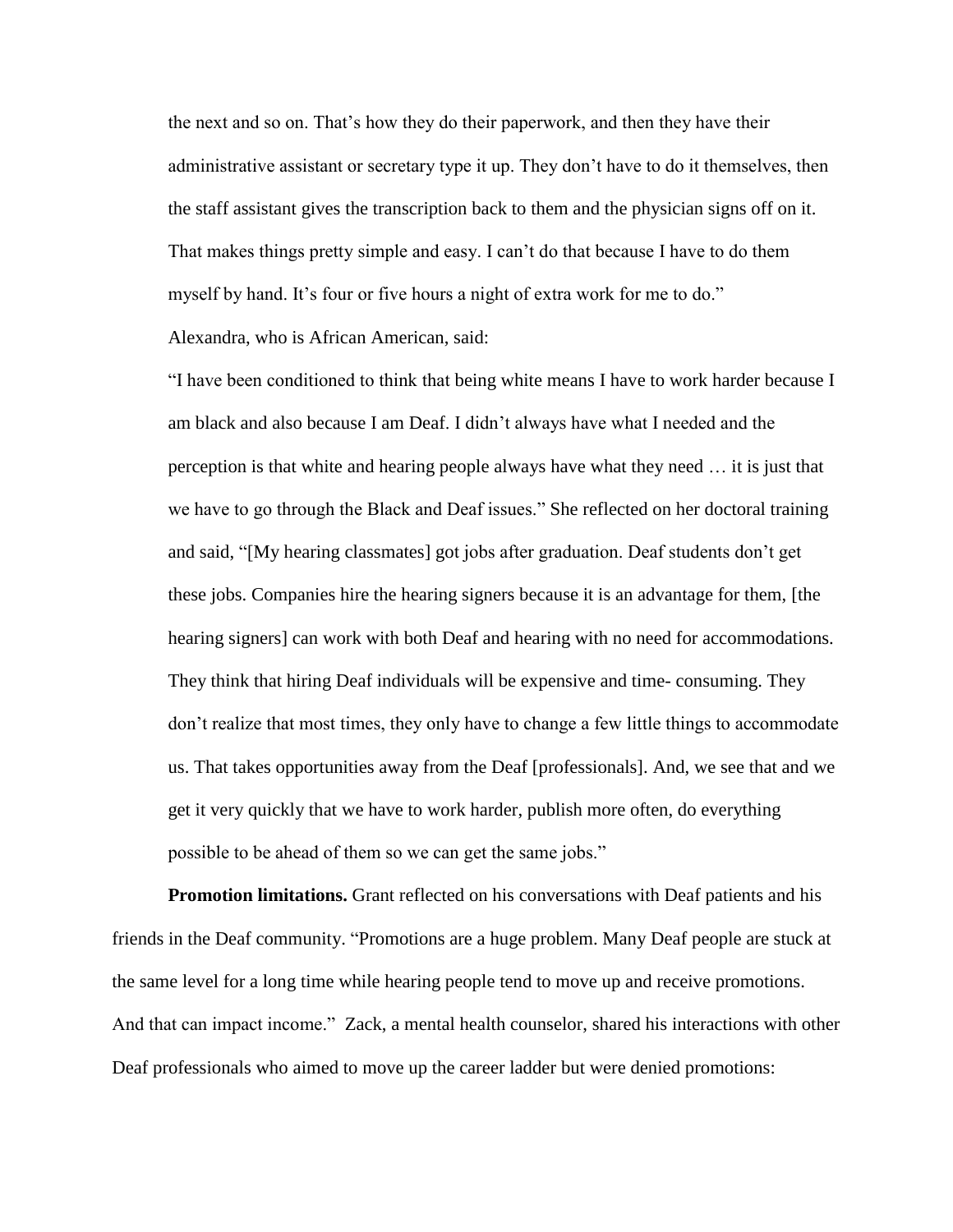"I've seen several people who've wanted to move up in their jobs but… higher administration didn't give them a chance to do that. These people had to prove themselves, go back to school, and get their master's degrees or Ph.D.s, before they could be considered for promotion. Even after that, they kept getting turned down. So I've seen several people leave their jobs because of that. They feel they're not given the opportunity. So I've seen that a lot, promotion in jobs, being denied. That leads people to give up."

Nia shared concerns regarding speech as a necessary skill in order to move up the career ladder:

"We do have several department chairs who are Deaf, and that's good…as you move up the ladder, Deaf people are able to speak more…someone actually said that to me, I was like 'this makes me sick' I was shocked, when people still say that. [The message I am getting is that] it's necessary to speak to move up [the career ladder here at this university]!"

Liam said, "You know who is lucky, Deaf people who speak for themselves. They have an advantage; they can talk one-on-one with people. They tend to advance faster than me because of that issue. They have privilege to that social climb."

### **Protective Factors: Deaf Community**

**Social support.** Robert identified social support as a protective factor.

"Any time people get frustrated, they should be encouraged to not give up. They should just persist and keep going through it. Some give up and others look for support…you could have a support group, family member, or friends…some people have mentors, and that's really awesome… if they have family support that's great, but if they don't, that's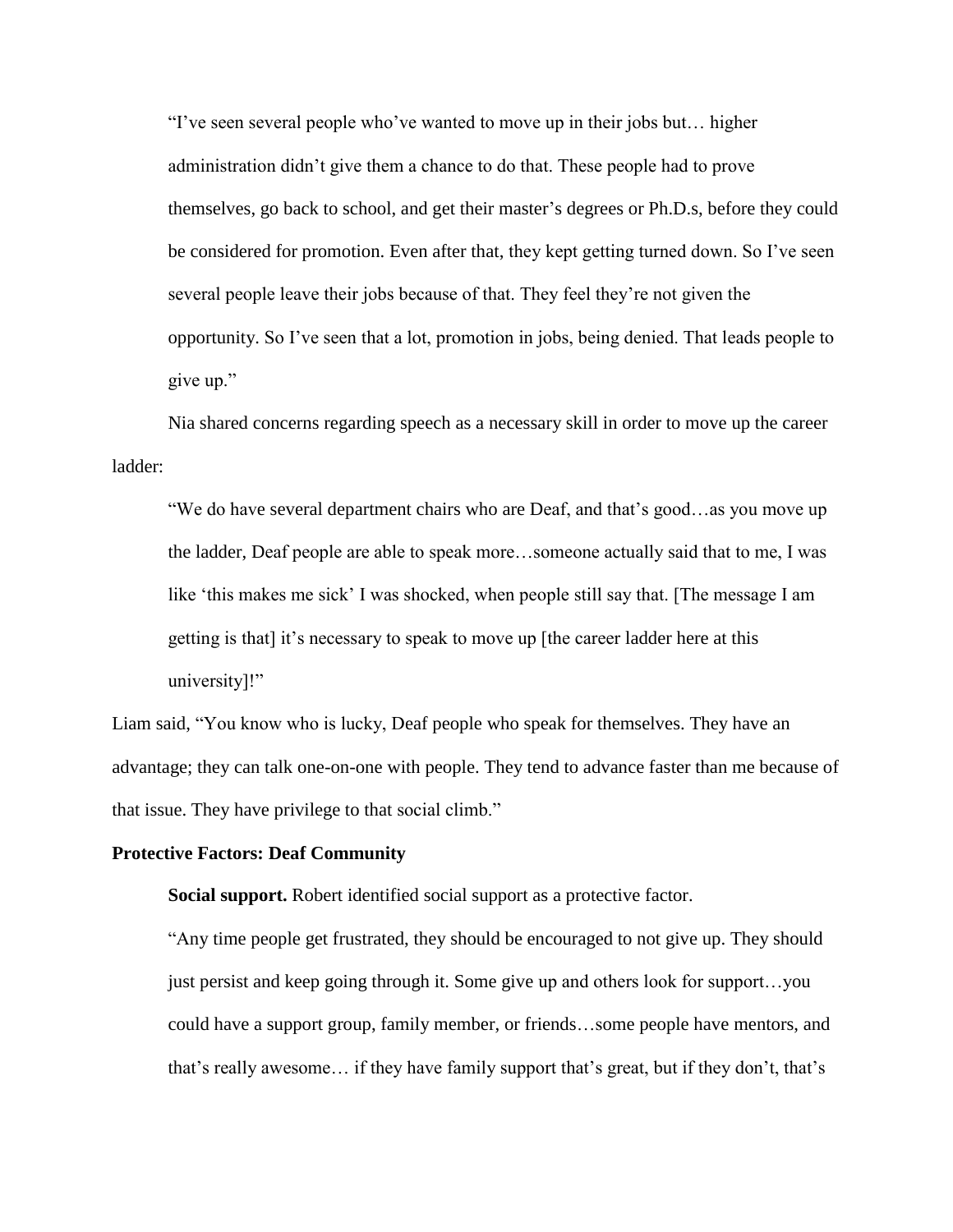another story."

Nia stated that she moved her family to a different state, away from her extended family, for her current career. Although there were similar positions in her home state, none of them were in a work-environment with a critical mass of Deaf co-workers. This critical mass was what she knew would allow her to thrive in her career because she would have support from Deaf coworkers.

Maribel, an academic counselor, discussed receiving and giving support to her Deaf colleagues and peers:

"I think talking to people, having a support group and support network is extremely critical. I have a group of wonderful ladies in a Deaf Professional Group of women…we support each other a lot…they are from different professions, different kinds of work, different kinds of people we work with. We talk about all these things, how to succeed, what works and what doesn't. That really helps. That's my venting group. That's really important…you feel better when you get together with people of your own kind and you can brainstorm what to do. Sometimes when I don't know what to do I get together with these women and they help me work through things."

She added that this support system gave her different strategies and approaches to consider for challenges in her workplace:

"We all share our situations [of inequalities], if I have a situation that I don't know what to do, they share their opinions with me…I think support is the key. It's also important…to discuss the same experiences and how to deal with those certain issues. It's so you don't feel like you're the only one. We've had similar experiences and people can give you advice on that situation."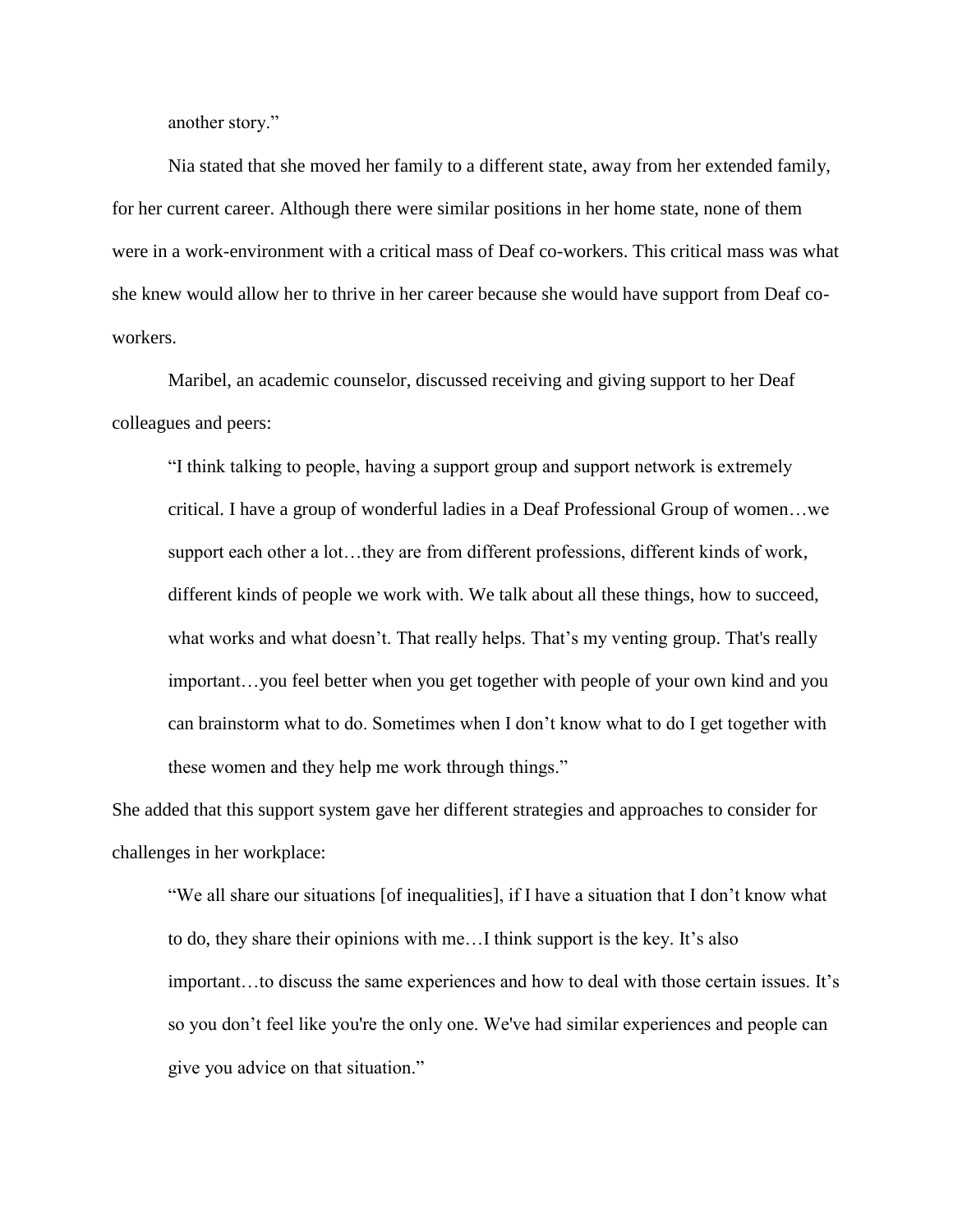**Role models.** Alexandra reflected on why she thought she and other Deaf individuals have wanted to give up in the past, saying, "I think no one takes the time to train [Deaf individuals] on how to succeed in a hearing world." She added,

"If [Deaf employees] lost their job, [they] blamed the hearing people instead of looking at themselves and figuring out what they can do. I still blame hearing people for a lot of things but you have to look at yourself and think of what you can do to play 'their' game, and how you can tolerate, accommodate, and get a thick skin to be successful. I think Deaf people don't know how to do that. [Deaf role models] have to show them how. Their [hearing] parents don't show them."

Many of the participants pointed out the importance of role models. Liam said, "Deaf parents who are involved or are professionals...they can teach you about [profession-related skills and knowledge]. Obviously, they have experience and they can share it with the [Deaf] child as the child grows up...often hearing children become hearing professionals just like their parents because they received that information and training at birth. If their parents are doctors they end up being doctors as well. It's the same idea. If a Deaf child has Deaf parents who are professionals, then I think the [Deaf] child has a chance of being a professional as well because they have the advantage of learning this all from birth."

Grant described how Deaf individuals need to be assertive in finding role models: "I knew a few Deaf doctors, and I went ahead and made a network. It was important for us to network. I found that we had similar experiences and I could learn from what they had gone through. Sometimes you feel that you're the first in your area and are making a breakthrough but it's important to reach out to others and find out you're not the only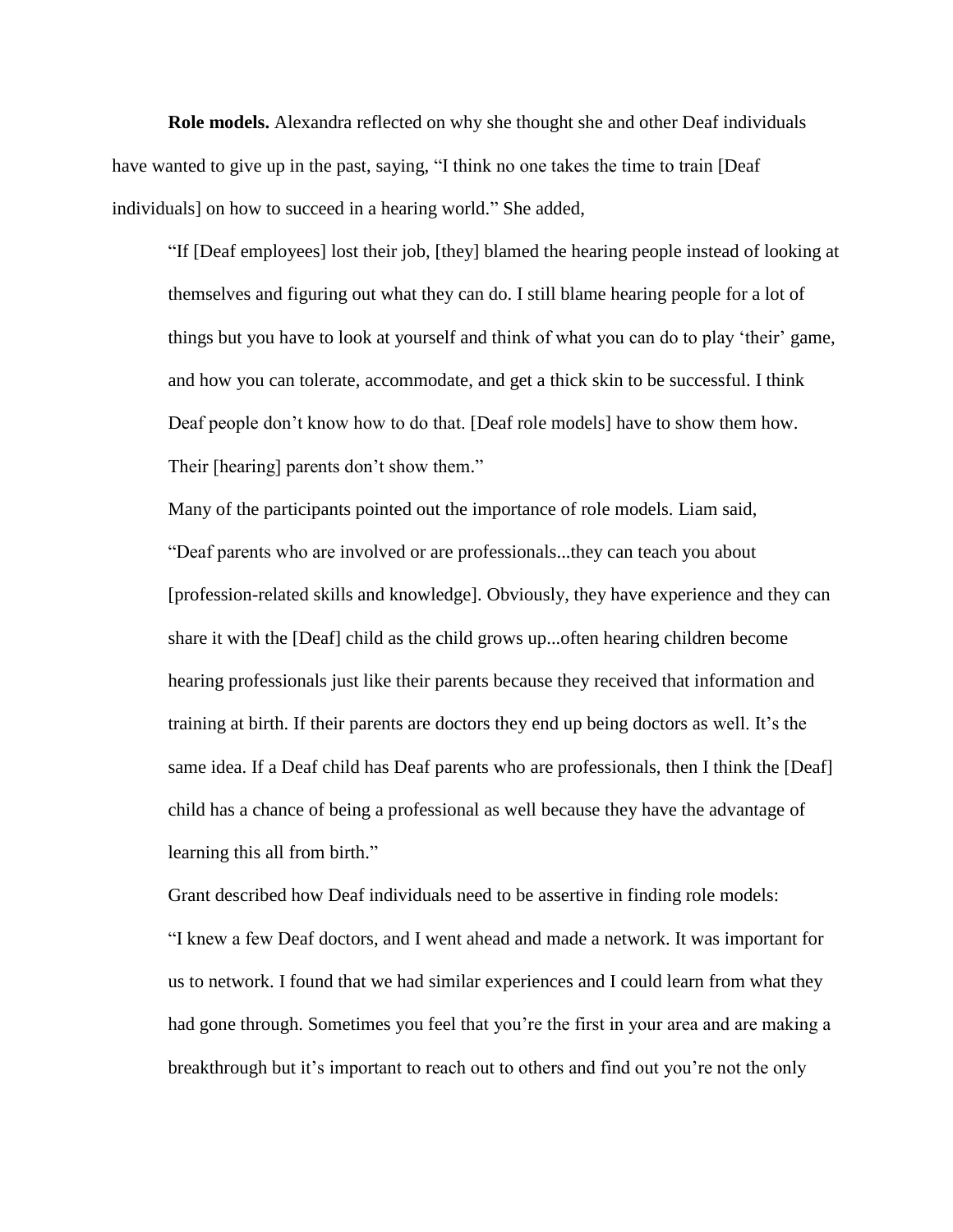one. You find out that they go through similar experiences and you can learn from how they overcome these experience so you don't have to reinvent the wheel every time. Sometimes you can learn new strategies on your own and help your community or network of friends with new ways, but you have to help yourself."

**"Deaf can" optimism.** Many of the participants discussed how they had to believe "Deaf can" and hold on to that optimism even when faced with inequality risk factors. Grant talked about the importance of changing his negative internalized perspective into an optimistic perspective, reflecting on his interviews for residence (medical training), saying that many of the interviewees

"looked down on [him]…were unsure [that they could have a Deaf resident]...they didn't look at everything I had done, my grades and evaluations. They were focused on my being Deaf. Some situations are worth a fight and others are not worth it because you are already going through so many frustrations. I don't want to say you're giving up, but more like you're focusing your energy in the right places. If everything is constantly negative you're going to feel like giving up. It is important to keep a balance."

He further elaborated,

"For residency interviews, I applied to eight different places, and only two had any negative issues [related to me being Deaf] and I saw them as not worth it. If all the places were negative, I would have fought, that's a different story, but it was only two. The other six I had great experiences with. So there was a judgment, there were two negatives and all the rest were positive, I had plenty of opportunities with the six. If I had fewer opportunities, I would probably be a little more aggressive and fight."

Grant's advice for overcoming such risk factors was: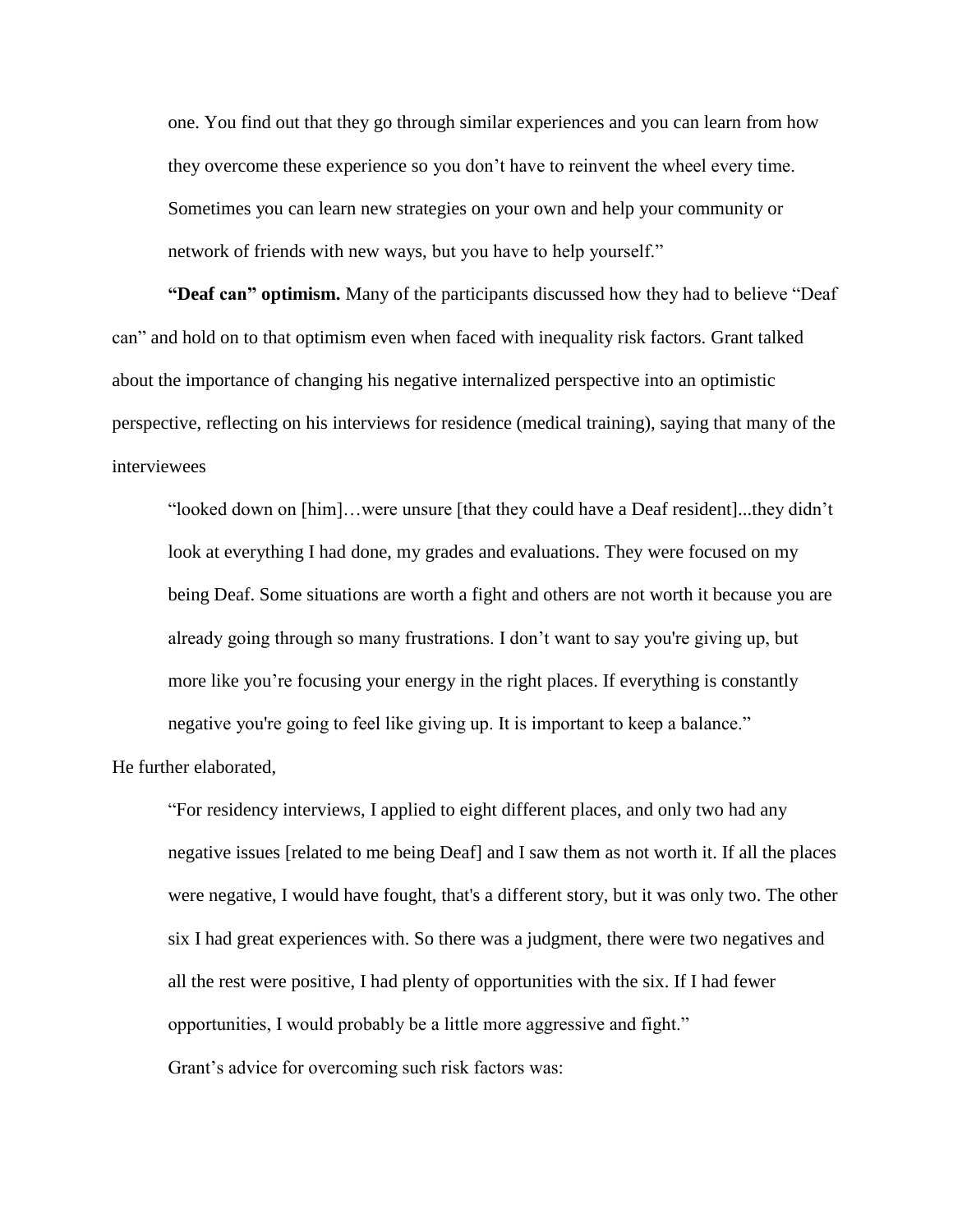"It's difficult, you've got to be patient, and you've got to continually think positive. You can't think negatively, that will just tear you down. It's almost like you can't compare yourself with other people…I graduated at the top of my class, and I compared myself to other people. I learned how to change that, and not really compare. Someone is going to be better than you in some things and you're going to be better than them in some. We all bring something to the table and we all have weaknesses. I think it's important that we all learn that we have to work together and we'll get the best product…before, I wanted to be number one. I [used to] want to be the best at everything and it's not that important to me anymore."

Sarah described her perspectives of what drives Deaf professionals to succeed at their jobs despite the inequality risk factors:

"I think [they are] goal-oriented. They know what they want for the future and they won't give up. Some Deaf people think, 'Oh I can't,' because they have internalized that message. But, others are tenacious and know they can do it. They have something to prove. They want to prove that they can do it so I think that keeps them going. So they are goal-oriented for what they want in the future." Then she adds, "Yeah, we didn't give up, we couldn't give up. We had to stay tenacious. I knew I could do it. I kept telling myself I could do it and kept going and going, even though I'd get knocked down, but I'd keep getting up. So that's how I developed it [resilience]."

## **Discussion**

The findings from this phenomenological study described Deaf professionals' perspectives and experiences of work-related resilience. Based on their responses, Deaf employees experience inequalities and are often limited to face-to-face communication even with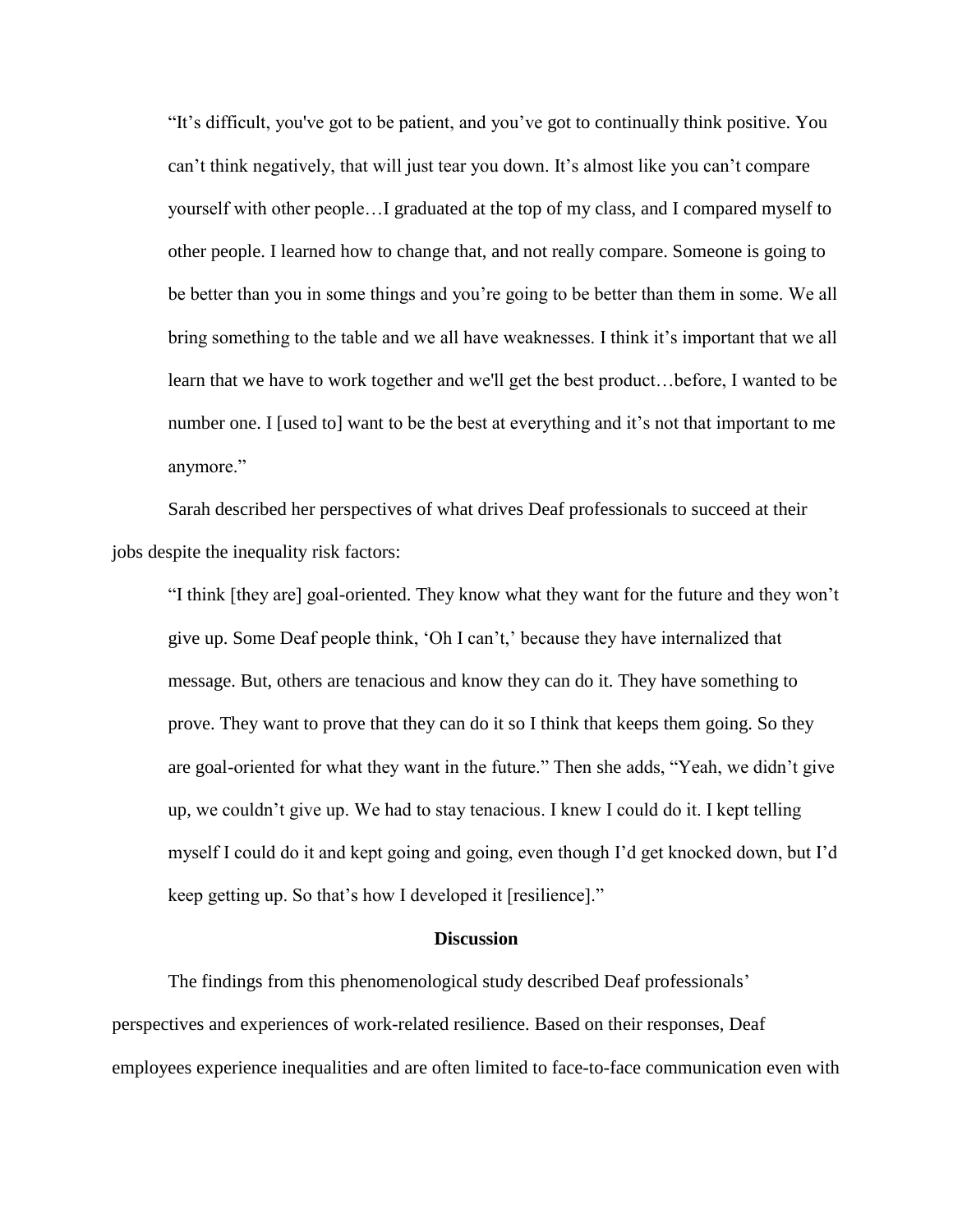interpreters, because challenges exist regarding to interpreting quality, policy, and availability. Deaf workers often feel isolated and left out when faced with communication barriers. Nia, for example, described her lack of access to workplace chatter (or gossip). To some, this might appear unimportant or work-related; however, psychological studies have shown that rumors at work have positive effects on organizations, often referred to as the watercooler effect (see DiFonzo, 2008, for review). For example, employees often know, and are not surprised by, announcements related to organizational changes because they have already heard rumors. Such gossip is, metaphorically, the glue of an organization. In another study, Deaf employees mentioned that they benefited from hearing allies who were "chatty" and filled them in on what they missed from the workplace gossip (Kavin and Brown-Kurz, 2008),

The participants felt that they and other Deaf individuals had to work harder to be respected equally. This observation was found in another qualitative study of 14 Deaf adults (Luckner & Stewart, 2003, who shared stories of needing to be overqualified compared to their hearing colleagues in order to secure employment. Many also felt challenges and limitations in achieving promotions, which was also discussed in another qualitative study of Deaf employees (Kavin & Brown-Kurz, 2008). This challenge is not limited to promotions, but also obtaining internships or new positions (Hauser, Maxwell, Leigh, & Gutman, 2000).

Deaf individuals have different lived experiences and different cultural norms (Hauser, O'Hearn, McKee, Steider, & Thew, 2010) from hearing people, which sometimes makes crosscultural exchanges and networking a laborious experience. Even though the participants in this study recognized networking as a key feature of occupational success and mobility, many found the art of navigating the social scene with communication accommodations, as well as cultural and epistemological differences, a challenge. Pouliot and Stern (2008) and Clark and Finch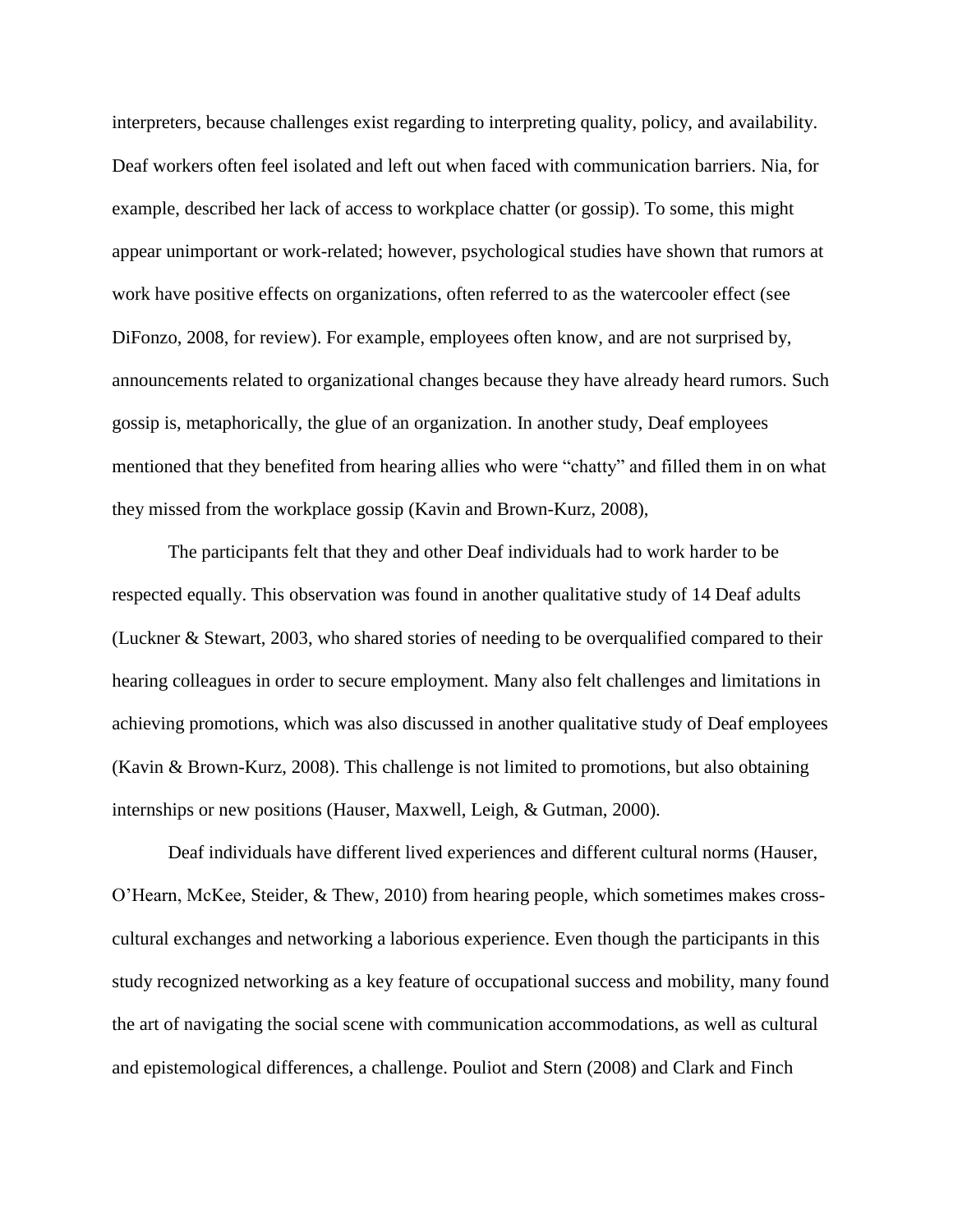(2008) provided some insight on how to navigate social situations with interpreters, but the success often depends on the Deaf workers being assigned a designated interpreter (Hauser & Hauser, 2008).

Deaf employees need Deaf role models, social support from the Deaf community, and "Deaf can" optimism, all resilience protective factors identified by the participants. Listman, Rogers, and Hauser (2011) explained that the Deaf community provides Deaf individuals with different tools to counter resilience risk factors. In addition to such tools, the Deaf community and Deaf role models also give Deaf individuals the sense that "Deaf can," when the world around them may indicate otherwise.

Despite these findings, one limitation of this study was that all of the participants were from Rochester, New York, which has a large deaf community. The experiences of deaf professionals in more remote locations may be different. Additionally, the themes here may be different than those of deaf employees without advanced degrees. This study needs to be replicated among different groups. Additionally, it would be beneficial to do a national survey to determine if the themes raised in this study are generalizable to the majority of deaf employees.

#### **Conclusion**

The themes from this phenomenological study of work-related resilience broaden our understanding of work-related risk factors experienced by Deaf employees, and the protective factors that have successfully helped them maintain work-related resilience. Inequalities exist and Deaf workers – compared to their hearing peers – need to work harder to navigate their careers. The participants in this study described four main workplace risk factors for Deaf workers: (a) audism and linguicism; (b) networking challenges; (c) working harder than hearing peers; and, (d) promotion limitations. Such inequalities seem to be countered by the protective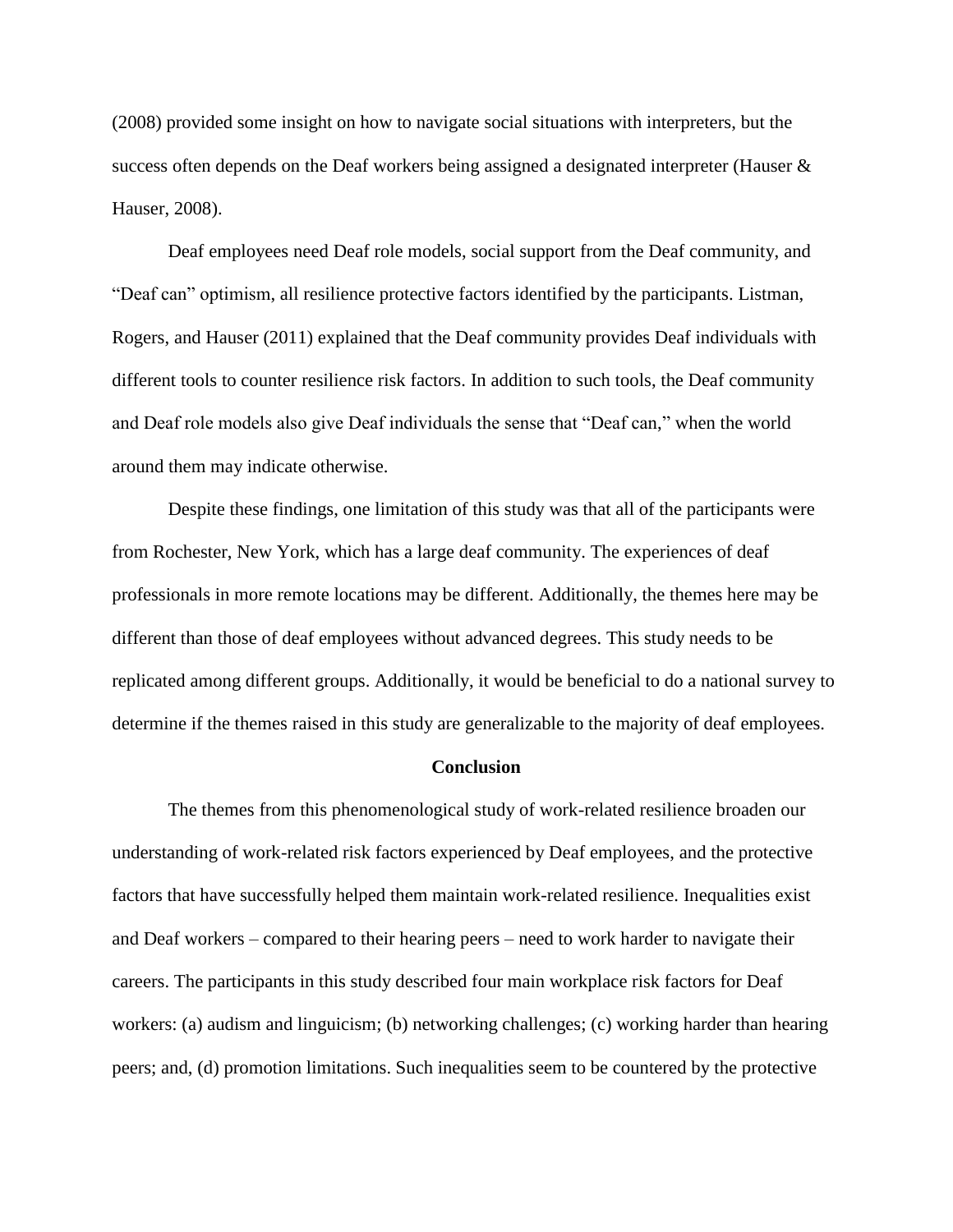factors that the Deaf community offers, including: (a) social support; (b) role models; and (c)

"Deaf can" optimism.

# **Contact Information:**

Kim B. Kurz ASL & Interpreting Education RIT/NTID 52 Lomb Memorial Drive Rochester, NY 14623-5604 Kim.Kurz@rit.edu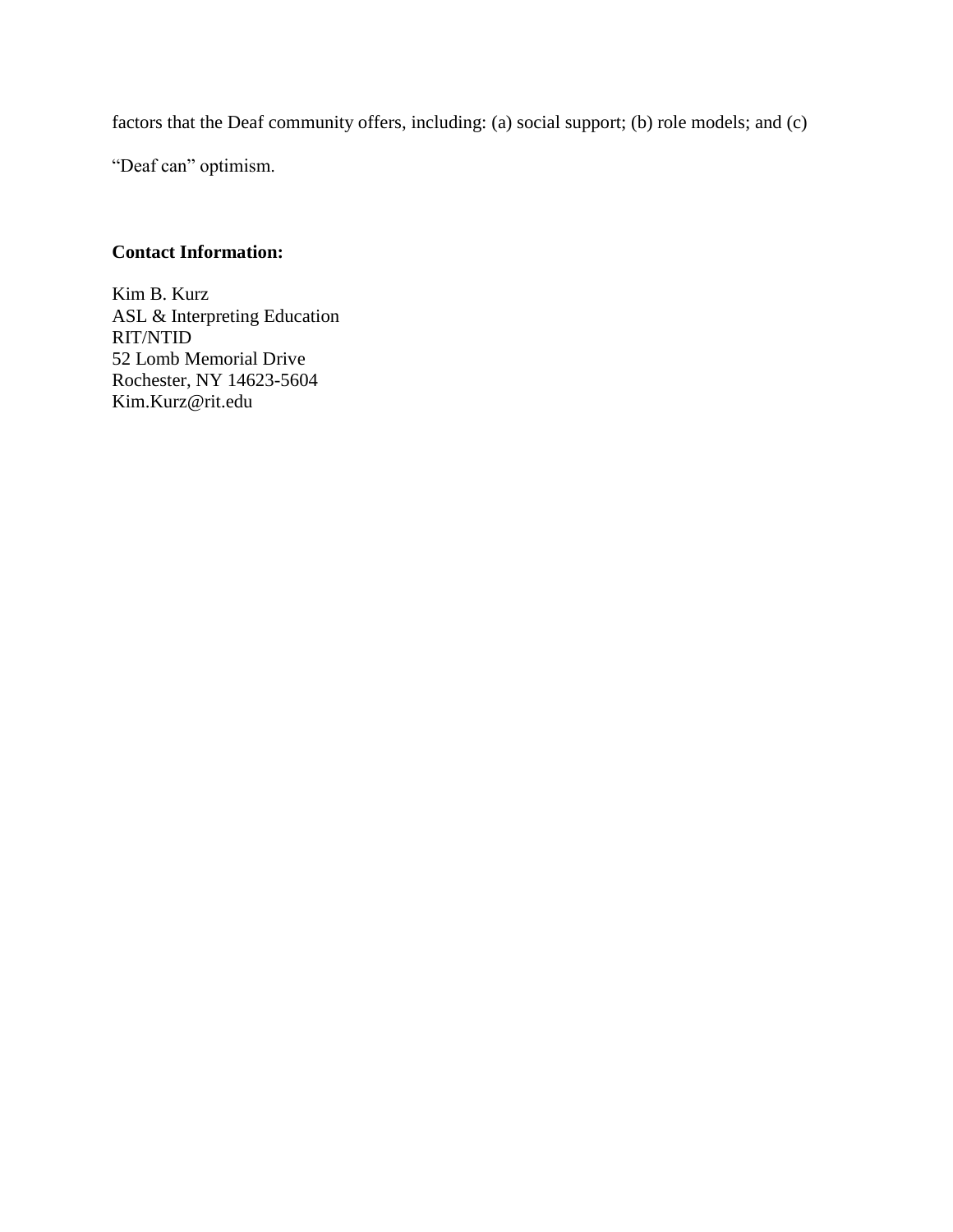### **References**

- Antia, S. D., Reed, S., & Shaw, L. (2011). Risk and resilience for social competence: Deaf students in general education classrooms. In D. Zand & K. Pierce (Eds.), *Risk and resilience: Adaptation in the context of being deaf* (pp. 139-167). New York, NY: Springer.
- Brice, P. J., & Adams, E. B. (2011). Developing a concept of self and other: Risk and protective factors. In D. Zand & K. Pierce (Eds.), *Risk and resilience: Adaptation in the context of being deaf* (pp. 115-137). New York, NY: Springer.
- Creswell, J. W. (1998). *Qualitative inquiry and research design*. Thousand Oaks, CA: Sage.
- Clark, P., & Finch, K. (2008). Interpreting in the work-related social setting: How not to trump your partner's ace. In P. C. Hauser, K. Finch, & A. Hauser (Eds.), *Deaf Professionals and Designated Interpreters* (pp. 58-65). Washington, DC: Gallaudet University Press.
- DiFonzo, N. (2008). *The watercooler effect: A psychologist explores the extraordinary power of rumors*. New York, NY: Penguin.
- Dyer, G. D., & McGuiness, T. M. (1996). Resilience: Analysis of the concept. *Archives of Psychiatric Nursing, 10*, 276–282.
- Fass, M. E., & Tubman, J. G. (2002). The influence of parental and peer attachment on college students' academic achievement. *Psychology in the Schools, 39*, 561-573.
- Hauser, P. C., & Hauser, A. (2008). The deaf professional—designated interpreter model. In P. C. Hauser, K. Finch, & A. Hauser (Eds.), *Deaf Professionals and Designated Interpreters* (pp. 3-21). Washington, DC: Gallaudet University Press.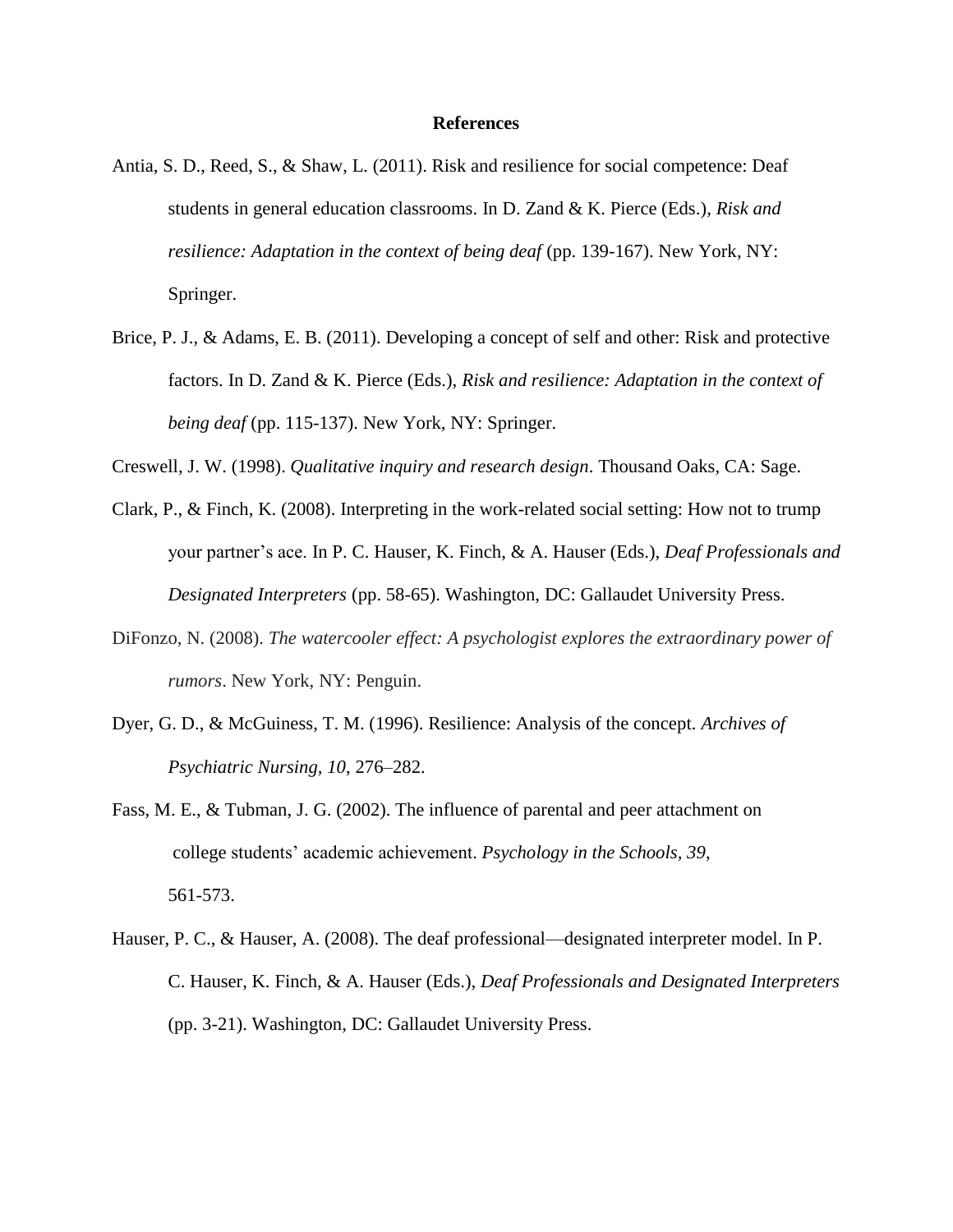- Hauser, P. C., O'Hearn, A., McKee, M., Steider, A., & Thew, D. (2010). Deaf epistemology: Deafhood and deafness. *American Annals of the Deaf, 154,* 486-492*.*
- Hauser, P. C., Maxwell, D. A., Leigh, I. W., & Gutman, V. A. (2000). Internship accessibility issues: No cause for complacency. *Professional Psychology: Research and Practice, 31*, 569-574.
- Hill, R. B. (1998). Enhancing the resilience of African American families. *Journal of Human Behavior in the Social Environment, 1*, 49–61.
- Jackson, D., Firtko, A., & Edenborough, M. (2007). Personal resilience as a strategy for surviving and thriving in the face of workplace adversity: a literature review. *Journal of Advanced Nursing*, *60*, 1-9.
- Kavin, D. & Brown-Kurz, K. (2008). The career experiences of deaf supervisors in educational and social service professions: Choices, mobility and networking. A qualitative study. *Journal of the American Deafness & Rehabilitation Association, 42*, 24-47.
- Keating, E., & Mirus, G. (2001). Cross-modal conversations: Deaf children and hearing peers at school. In *Department of Applied Linguistics and TESL, UCLA: Crossroads of Language, Interaction, and Culture Conference*, *3*, 73-90.
- Koester, S. L., & McCray, N. (2011). Deaf parents as sources of positive development and resilience for Deaf infants. In D. Zand & K. Pierce (Eds.), *Risk and resilience: Adaptation in the context of being deaf* (pp. 65-86). New York, NY: Springer.
- Listman, J. D., Rogers, K. D., & Hauser, P. C. (2011). Rethinking deaf adolescents' resilience: Why cultural capital matters. In D. Zand & K. Pierce (Eds.), *Risk and resilience: Adaptation in the context of being deaf* (pp. 279-298). New York, NY: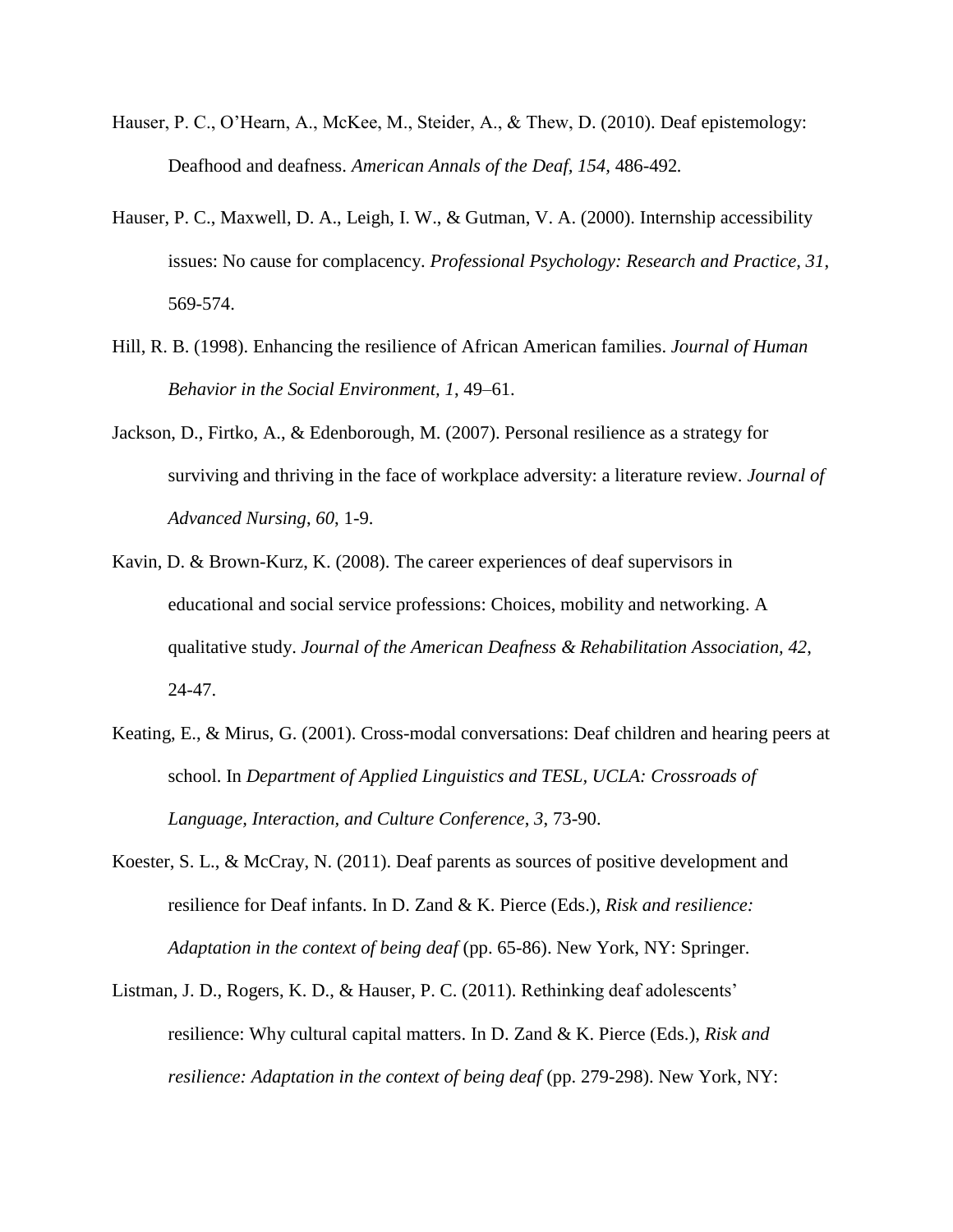Springer.

- Luthar, S. S., Cicchetti, D., & Becker, B. (2000). The construct of resilience: A critical evaluation and guidelines for future work. *Child Development, 71*, 543-562.
- Luckner, J. L., & Stewart, J. (2003). Self-assessments and other perceptions of successful adults who are deaf: An initial investigation. *American Annals of the Deaf, 148*, 243–250.
- Luthar, S. S., & Zigler, E. (1991). Vulnerability and competence: A review of research on resilience in childhood. *American Journal of Orthopsychiatry, 61*, 6 – 22.
- Plummer, K. (1983). *Documents of life: An introduction to the problems and literature of a humanistic method*. London, UK: Unwin Hyman.
- Pouliot, O., & Stern, L. (2008). *Cheesecloth and cognitive real estate: Visual language brought to the contemporary art scene.* In P. C. Hauser, K. Finch, & A. Hauser (Eds.), *Deaf Professionals and Designated Interpreters* (pp. 131-142). Washington, DC: Gallaudet University Press.
- Rutter, M. (1995). Psychosocial adversity: Risk, resilience and recovery. *Southern African Journal of Child and Adolescent Psychiatry, 7*, 75–88.
- South, S. J., Baumer, E. P., & Lutz, A. (2003). Interpreting community effects on youth\education attainment. *Youth & Society, 35*, 3-36.
- Stanley, L. & Wise, S. (1993). *Breaking out again: Feminist ontology and epistemology*. London, UK: Routledge.
- Steinberg, A. (2000). Autobiographical narrative on growing up deaf. In P. E. Spencer, C. J. Erting, & M. Marschark (Eds.), *The deaf child in the family and at school: Essays in honor of Kathryn P. Meadow–Orlans* (pp. 93–108). Mahwah, NJ: Lawrence Erlbaum Associates Publishers.